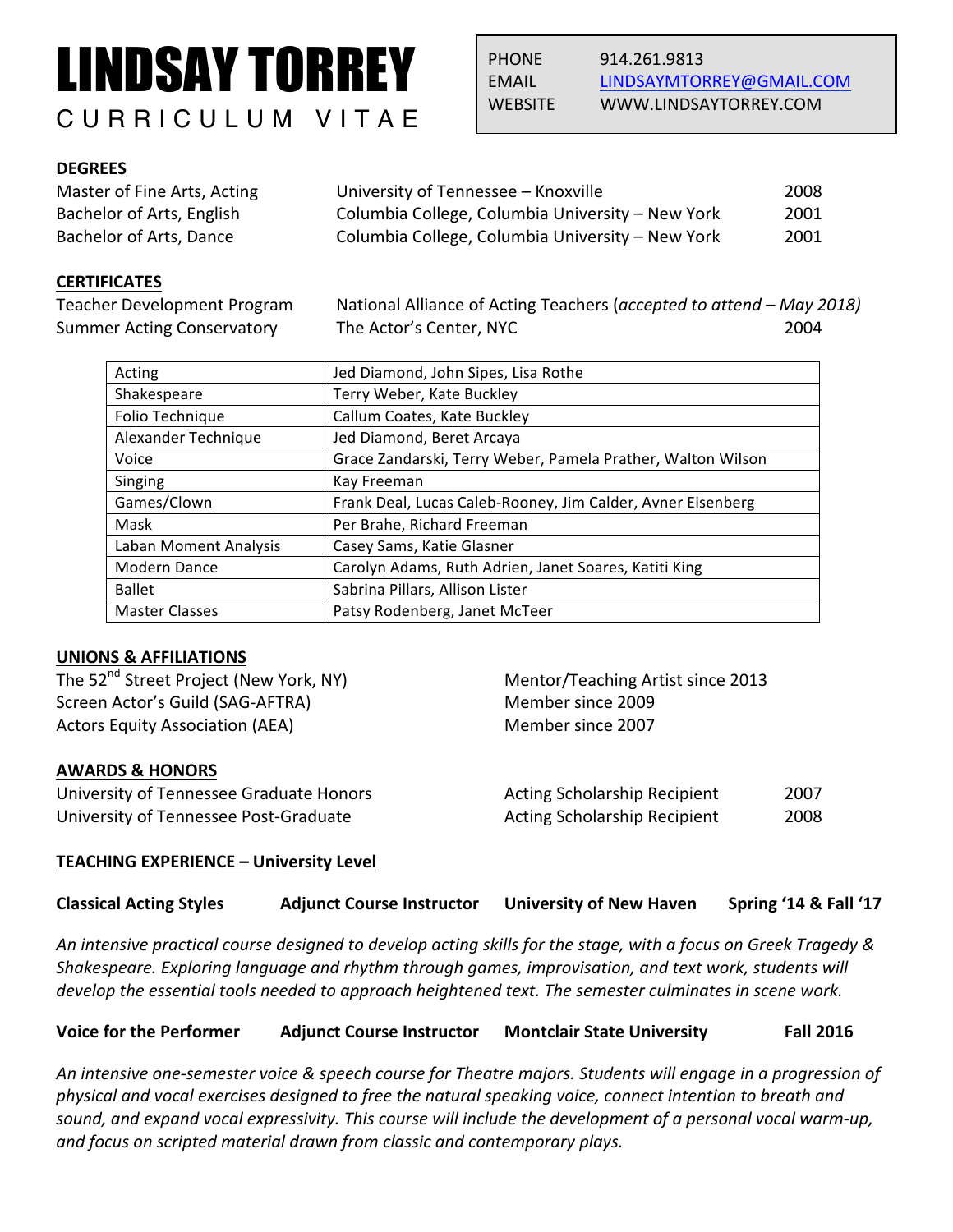An intensive practical course designed to develop acting skills for the stage through games, improvisation, and *scene study. This course builds on a foundation set in the Intro to Acting course. Students will deepen their individual creative spirit, and work from a truthful & organic place to build characters through methods drawn from Stanislavsky and others. The semester culminates in scene work.* 

**Intro to Acting The Course Instructor University of New Haven Fall 2015** 

An intensive practical course designed to develop acting skills for the stage through games, improvisation, and scene study. This course introduces exercises that increase confidence in front of an audience, and also *introduces techniques for building and performing dramatic characters through methods drawn from Stanislavsky. The semester culminates in scene work.*

| <b>Character Movement</b> | <b>Workshop Instructor</b> | University of Iowa | Spring 2010 |
|---------------------------|----------------------------|--------------------|-------------|
|                           |                            |                    |             |

This course begins with instruction in movement basics designed to build overall body awareness. Using *techniques derived from a variety of movement disciplines – including the Alexander Technique, Lucid Body, mask work, etc.* – *students will investigate their individual physical potential and explore their sense of creative impulse I* building character through movement. Scene work and text will be introduced and worked from this *foundation of physical expression and imagination.*

| <b>Movement for Actors</b> | <b>Course Instructor</b> | <b>University of Tennessee</b> | <b>Fall 2008</b> |
|----------------------------|--------------------------|--------------------------------|------------------|
|----------------------------|--------------------------|--------------------------------|------------------|

This course begins with instruction in movement basics designed to build overall body awareness. Students are *lead through improvisation exercises to experience different qualities of movement. Students are introduced to modern* dance and are given the opportunity to explore their sense of creativity and imagination in building *character through movement.*

| <b>Acting I</b> | <b>Course Instructor</b> | <b>University of Tennessee</b> | Spring 2007 |
|-----------------|--------------------------|--------------------------------|-------------|
|-----------------|--------------------------|--------------------------------|-------------|

This course is an introductory course intended for freshmen and sophomores, using exercises and games from *Stanislavski, Spolin, Grotowski and Bogart. Vocal work inspired by Catherine Fitzmaurice and Kristin Linklater introduce students to their vocal instruments. Storytelling, play, and improvisation are used to hone listening* skills as well as teach character. Students learn how to read a play from an actor's point of view and the *fundamentals of table-work are taught. The semester culminates in scene work.* 

| <b>SETC Monologue Prep</b> | Coach | <b>University of Tennessee</b> | 2007-2008 |
|----------------------------|-------|--------------------------------|-----------|
|----------------------------|-------|--------------------------------|-----------|

*Coaching* undergraduate theater students on classical and contemporary monologues in preparation for the South Eastern Theater Conference auditions. Focus placed on activating language, specifying objectives and deepening understanding of event and story.

### **PROFESSIONAL COACHING EXPERIENCE**

**Polybe + Seats Theater Company Movement Coach/Choreographer <b>2005** - 2016

- Collaborate closely with award-winning theater company to help build a physical life for various performance pieces.
- Work with performers and directors to facilitate a specific physical style. Areas may include historical etiquette, character condition and specialized movement (for example: period dances, dexterity in falling and lifts, stylized movement and cross-gendered performance).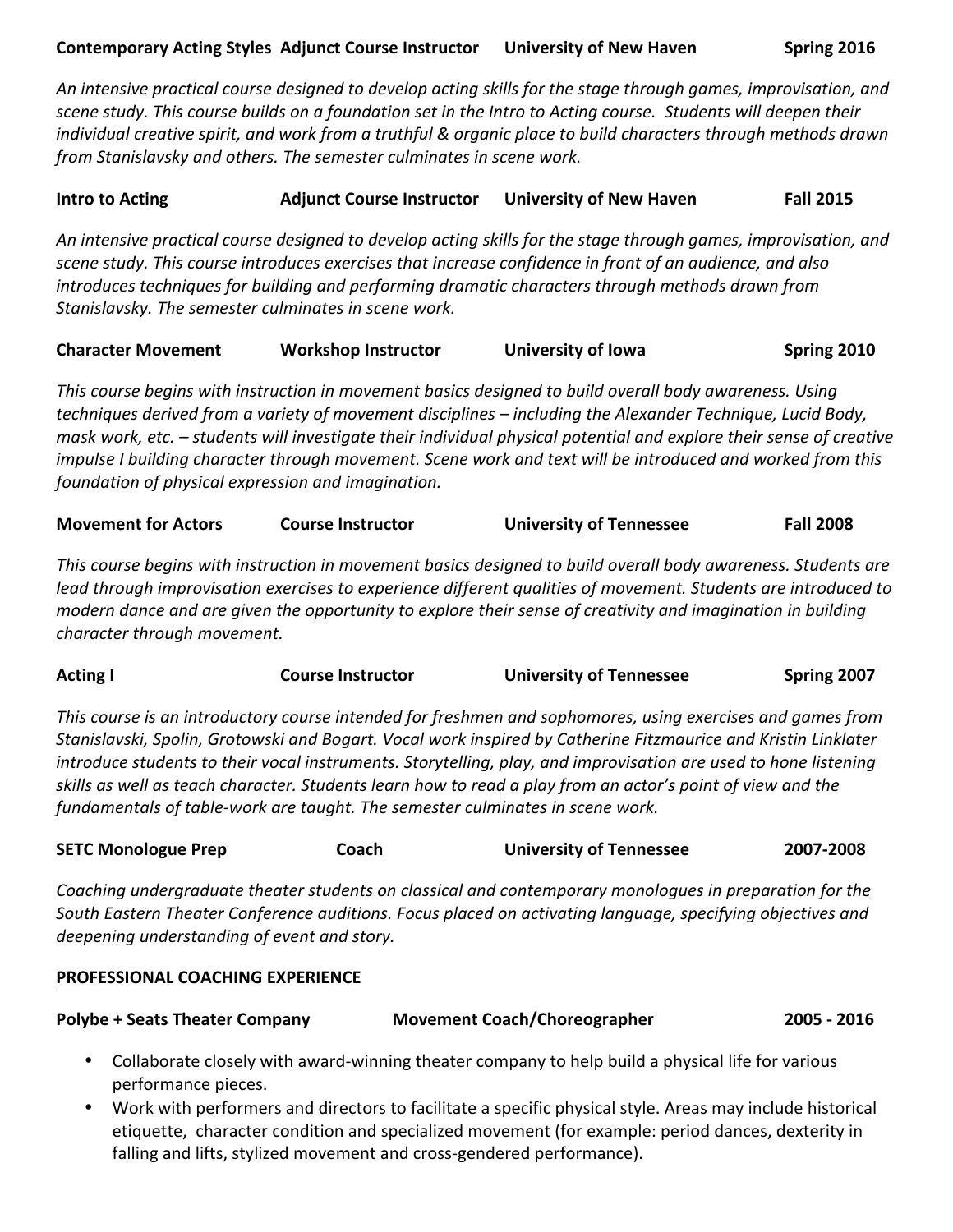### **Private Coach for Business Professionals 2009** - present

- Work with individuals to improve their presentation and language skills, with an emphasis on maximizing communication for the professional environment.
- Provide simple exercises and techniques to free the voice and release tension.
- Address habitual speech issues that inhibit communication skills, including: accent, high pitch, breathy voice, mumbling, dropped final consonants, weak voice projection, stiffness in the body, and irregular breath support.
- Help clients to find clarity, ease and confidence in their communication skills.

# **Monologue/Audition Coaching for Theater Professionals <b>2009** - present

- Privately coach professional actors, focusing on voice and physicality within monologues that will be used for varying professional and conservatory auditions. Works range from classical to contemporary and vary in style.
- Pulling from Lucid Body Technique, Viewpoints, text work, etc. each session is catered to fit the specific needs of the actor and the material they are working to prepare.

# **TEACHING EXPERIENCE – Elementary & Middle School Level**

**Broadway Classrooms Workshop Instructor BROADWAY.com, New York 2017 - present**

*Broadway Classroom is the leader in providing educational experiences for student groups visiting Broadway. Design and teach various acting workshops (including Broadway 101, Making the Scene, Acting Shakespeare,* and Acting Audition), customized to individual groups visiting New York City. Group goals, abilities, age range, and level of experience are all worked into the customization.

| <b>Smart Partner Program</b> | <b>Adult Mentor</b> | <b>52nd Street Project</b> | 2013 - present |
|------------------------------|---------------------|----------------------------|----------------|
|                              |                     |                            |                |

The 52nd Street Project's Smart Partner mission is to bring together students and adult mentors in *collaborative relationships that foster open and equal exchange, lifelong learning, and sustained connection.* Adult Mentors meet once a week with their partner to participate in a variety of activities including: creative *writing, film-making, home-work help.*

| <b>Dance-Making Class</b> | <b>Course Instructor</b> | <b>52nd Street Project</b> | Spring 2014 |
|---------------------------|--------------------------|----------------------------|-------------|
|---------------------------|--------------------------|----------------------------|-------------|

The 52nd Street Dance Program is a nine-week program designed to introduce students ages 11-13 to the basics of movement and choreography. Adults quide their student partner through the creation of a two*person dance using basic elements like Shape, Actions, Pathways, and a Theme. At the end of the course, the adult/student pair perform a student choreographed duet together at the Five Angels Theater in Hell's Kitchen.* 

| <b>One-On-One Project</b> | <b>Director</b> | <b>52nd Street Project</b> | Spring 2014 |
|---------------------------|-----------------|----------------------------|-------------|
|---------------------------|-----------------|----------------------------|-------------|

The 52nd Street One-on-One Project pairs a student ages 10-12 and an adult together to perform a play written for the pair and directed by the adult actor. All One-on-One participants travel to Wareham, MASS for *a week-long rehearsal retreat with other student/director pairs. At the culmination of the retreat, the play has a tech and performance at the Five Angels Theater in Hell's Kitchen.*

| <b>Private Acting Class</b> | Teacher | <b>Kids Creative Collective</b> | Spring 2014 |
|-----------------------------|---------|---------------------------------|-------------|
|                             |         |                                 |             |

*This* four-week workshops introducing students ages 6 – 13 to the basics of acting and story-telling. Students *are guided through theater games that inspire imaginative play. Improvisation exercises are designed to foster*